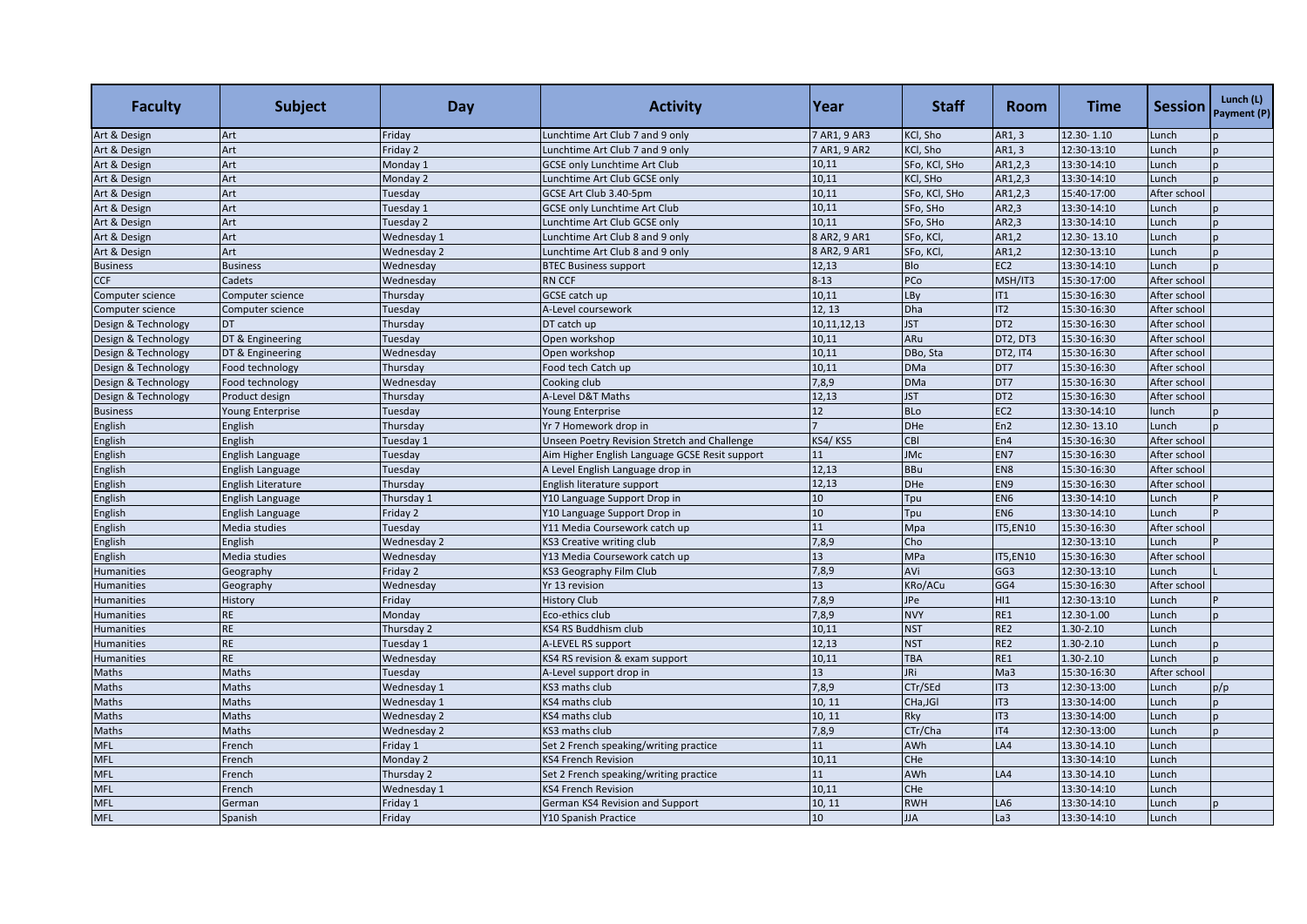| <b>MFL</b>                | Spanish        | Friday                 | GCSE catch up - 11 set 2                             | 11             | EHo        | La2                | 13:30-14:10 | Lunch        | $\mathsf{D}$ |
|---------------------------|----------------|------------------------|------------------------------------------------------|----------------|------------|--------------------|-------------|--------------|--------------|
| <b>MFL</b>                | Spanish        | Tuesday                | Y11 Set 1 Spanish revision                           | 11             | <b>DBI</b> | La <sub>1</sub>    | 13:30-14:10 | Lunch        |              |
| <b>MFL</b>                | Spanish        | Tuesday 1              | Spanish club                                         | 10             | EHo        | La2                | 13:30-14:10 | Lunch        |              |
| <b>Performing Arts</b>    | Drama          | Monday                 | Drama Club                                           | 7,8,9          | BPi & KCa  | DR1                | 12:30-13:10 | Lunch        | p (bpi)      |
| <b>Performing Arts</b>    | Drama          | Thursday               | Drama support session                                | 12,13          | BPi & KCa  | MU1                | 13:30-14:10 | Lunch        | p (bpi)      |
| <b>Performing Arts</b>    | Drama          | Tuesday 1              | Drama support session                                | 10,11          | <b>BPi</b> | MU3                | 13:30-14:10 | Lunch        |              |
| <b>Performing Arts</b>    | Drama          | Tuesday 2              | Drama support session                                | 10,11          | <b>BPi</b> | MU1                | 13:30-14:10 | Lunch        |              |
| <b>Performing Arts</b>    | Music          | Friday 1               | <b>GCSE Music surgery</b>                            | 11             | SFe        | MU3                | 13:35-14:10 | Lunch        | $\mathbf{D}$ |
| <b>Performing Arts</b>    | <b>Music</b>   | Tuesday 2              | <b>GCSE Music surgery</b>                            | 11             | SFe        | MU3                | 13:35-14:10 | Lunch        |              |
| performing Arts           | Music          | Wednesday              | <b>GCSE Music surgery</b>                            | 11             | SFe        | MU3                | 15:30-16:30 | After school |              |
| Performing Arts           | <b>Music</b>   | Wednesday              | KS3 Choir                                            |                | SFe        | MU3                | 12:35-13:10 | Lunch        |              |
| <b>Physical Education</b> | PE             | Friday                 | <b>Boys Hockey</b>                                   | 7,8,9          | MLa        | Astro              | 15:30-16:45 | After school |              |
| <b>Physical Education</b> | PE             | Friday 1               | Football                                             | 8,9            | MLi        | Astro              | 12:30-13:10 | Lunch        |              |
| <b>Physical Education</b> | PE             | Friday 1               | Gymnastics                                           | 7,8,9          | Esm        | SPH                | 12:30-13:10 | Lunch        |              |
| <b>Physical Education</b> | PE             | Friday 2               | Football                                             | 12,13          | MLi        | Astro              | 13:30-14:10 | Lunch        |              |
| <b>Physical Education</b> | PE             | Friday 2               | Netball                                              | 10,11          | HCo        | SPH                | 13:30-14:10 | Lunch        |              |
| <b>Physical Education</b> | PE             | Monday                 | Football                                             | 10,11          | MLi        | Astro              | 13:30-14:10 | Lunch        |              |
| <b>Physical Education</b> | PE             | Monday                 | <b>Girls Football</b>                                | 7,8,9          | MLi        | Astro              | 15:30-16:45 | After school |              |
| <b>Physical Education</b> | PE             | Monday                 | Senior Rugby                                         | 11, 12, 13     | JPr        | Field              | 15:30-16:45 | After school |              |
| <b>Physical Education</b> | PE             | Monday                 | Fitness suite                                        | 11, 12, 13     | Rma        | Fitness suite      | 13:30-14:10 | Lunch        |              |
| <b>Physical Education</b> | PE             | Monday (TBC each week) | <b>Ultimate Frisbee</b>                              | 8 1 3          | Klo        | <b>Sports Hall</b> | 15:40-16:30 | After school |              |
| <b>Physical Education</b> | PE             | Monday-Friday          | Fitness suite                                        | 12,13          | CZi        | Gym                | 15:30-16:45 | After school |              |
| <b>Physical Education</b> | PE             | Thursday               | <b>Girls Hockey</b>                                  | 8,9            | JHa        | Astro              | 15:30-16:45 | After school |              |
| <b>Physical Education</b> | PE             | Thursday               | <b>Girls Netball</b>                                 |                | JHa        | Courts             | 15:30-16:45 | After school |              |
| <b>Physical Education</b> | PE             | Thursday               | Boys rugby                                           | 7,8            | JPr        | Field              | 15:30-16:45 | After school |              |
| <b>Physical Education</b> | PE             | Thursday               | <b>Boys Football</b>                                 | 9,10           | RMa        | Field              | 15:30-16:45 | After school |              |
| <b>Physical Education</b> | PE             | Thursday 1             | Football                                             | 10,11          | JPr        | Astro              | 13:30-14:10 | Lunch        |              |
| <b>Physical Education</b> | PE             | Thursday 1             | Fitness suite                                        | 11, 12, 13     | MLi        | Fitness suite      | 13:30-14:10 | Lunch        |              |
| <b>Physical Education</b> | PE             | Thursday 1             | <b>GCSE PE drop in</b>                               | 10,11          | Rma        | PE <sub>2</sub>    | 13:30-14:10 | Lunch        |              |
| <b>Physical Education</b> | PE             | Thursday 2             | Football                                             | 8,9            | JPr        | Astro              | 12:30-13:10 | Lunch        |              |
| <b>Physical Education</b> | PE             | Tuesday                | <b>Girls Hockey</b>                                  | 10, 11, 12, 13 | ESm        | Astro              | 15:30-16:45 | After school |              |
| <b>Physical Education</b> | PE             | Tuesday                | Boys rugby                                           | 9,10           | JPr        | Field              | 15:30-16:45 | After school |              |
| <b>Physical Education</b> | PE             | Tuesday                | <b>Boys Football</b>                                 | 7,8            | MLi        | Field              | 15:30-16:45 | After school |              |
| <b>Physical Education</b> | PE             | Tuesday                | <b>Girls Netball</b>                                 | 8,9            | MLa        | SPH                | 15:30-16:45 | After school |              |
| <b>Physical Education</b> | PE             | Tuesday 1              | Football                                             |                | Mla        | Astro              | 12:30-13:10 | Lunch        |              |
| <b>Physical Education</b> | PE             | Tuesday 1              | Netball                                              |                | Hco        | SPH                | 12:30-13:10 | Lunch        |              |
| <b>Physical Education</b> | PE             | Tuesday 2              | Football                                             | 10,11          | MLa        | Astro              | 13:30-14:10 | Lunch        |              |
| <b>Physical Education</b> | PE             | Tuesday 2              | Fitness suite                                        | 11, 12, 13     | MLa        | Fitness suite      | 13:30-14:10 | Lunch        |              |
| <b>Physical Education</b> | PE             | Tuesday 2              | <b>GCSE PE drop in</b>                               | 10,11          | Rma        | PE <sub>2</sub>    | 13:30-14:10 | Lunch        |              |
| <b>Physical Education</b> | PE             | Wednesday              | Hockey                                               |                | <b>EMs</b> | Astro              | 15:30-16:45 | After school |              |
| <b>Physical Education</b> | PE             | Wednesday              | <b>BTEC Catch up</b>                                 | 10             | MLi        | IT3                | 15:30-16:45 | After school |              |
| <b>Physical Education</b> | PE             | Wednesday              | <b>Girls Netball</b>                                 | 10,11,12,13    | <b>HCo</b> | SPH                | 15:30-16:45 | After school |              |
| <b>Physical Education</b> | PE             | Wednesday 1            | Football                                             | 12,13          | Rma        | Astro              | 13:30-14:10 | Lunch        |              |
| <b>Physical Education</b> | PE             | Wednesday 1            | Badminton                                            | 10,11          | Jha        | SPH                | 13:30-14:10 | Lunch        |              |
| <b>Physical Education</b> | PE             | Wednesday 2            | Football                                             |                | RMa        | Astro              | 12:30-13:10 | Lunch        |              |
| <b>Physical Education</b> | PE             | Wednesday 2            | Gymnastics                                           | 7,8,9          | Esm        | <b>SPH</b>         | 12:30-13:10 | Lunch        |              |
| Science                   | <b>Biology</b> | Friday                 | Yr 11 Biology drop in                                | 11             | CWs        | <b>SC10</b>        | 13:30-14:10 | Lunch        |              |
| Science                   | Biology        | Friday                 | Maths for A-Level Biology                            | 12,13          | <b>HWi</b> | SC <sub>4</sub>    | 13:30-14:10 | Lunch        |              |
| Science                   | <b>Biology</b> | Friday                 | <b>GCSE Biology Revision Foundation &amp; Higher</b> | 11             | <b>NWe</b> | SC9                | 13:30-14:10 | Lunch        |              |
| Science                   | <b>Biology</b> | Monday                 | Yr 13 Biology drop in                                | 13             | Cwa        | <b>SC10</b>        | 13:30-14:10 | Lunch        |              |
| Science                   | <b>Biology</b> | Monday                 | Yr 12 Biology drop in                                | 12             | <b>HWi</b> | SC <sub>4</sub>    | 13:30-14:10 | Lunch        | $\mathbf{D}$ |